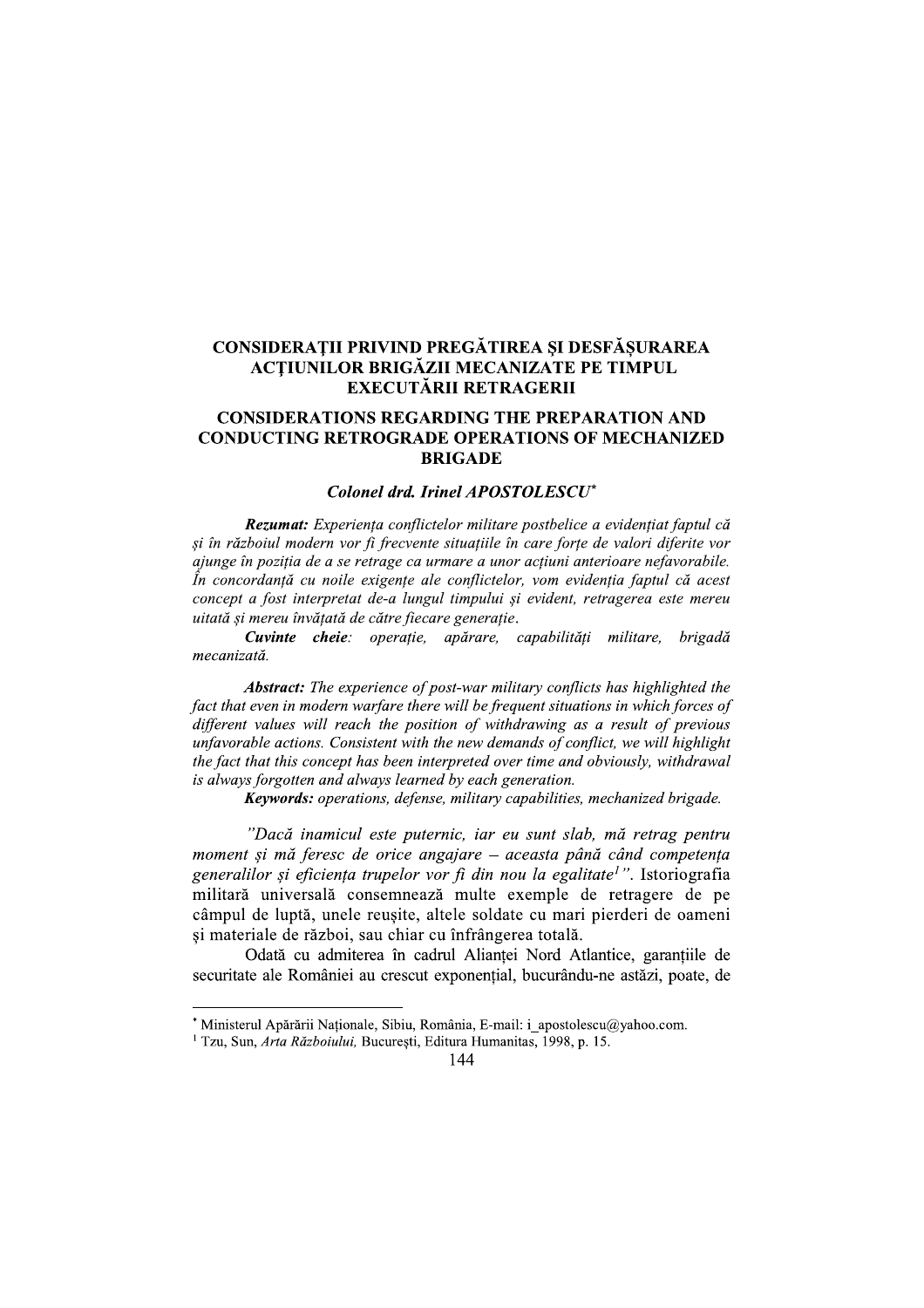cel mai solid mediu de securitate din istoria modernă. România dispune de protectia NATO, putând apela la cel mai puternic instrument al acestuia, si anume activarea articolului 5 al Tratatului Atlanticului de Nord, care prevede că "Părțile convin că un atac armat împotriva uneia sau mai multora dintre ele, ..., va fi considerat un atac împotriva tuturor și, în consecință, sunt de acord cu efectuarea imediată ..., a oricărei acțiuni pe care o consideră necesară, inclusiv folosirea forței armate..."<sup>2</sup>. Așa cum reiese și din parcurgerea textului tratatului, deducem că o conditie principală pentru activarea articolului 5 îl reprezintă recunoașterea de către toate statele semnatare a existenței unui atac armat. La momentul 1949, când a luat ființă NATO, articolul 5 s-a dorit să reprezinte un garant al securității statelor semnatare împotriva unei agresiuni ce putea fi lesne dovedită prin dovezi ale desfăsurării de forte si angajarea sistemelor cinetice. Având în vederea principiul consensului decizional din cadrul Aliantei, a dificultății descoperirii și mai ales atribuirii unei agresiuni în contextul războiului hibrid actual, un eventual agresor asupra integrității teritoriale a României își va masca cât mai bine indicii de pregătire a unei operații terestre, astfel încât, interventia Aliantei să fie tardivă, îndeplinind-si cel putin obiectivul strategic de a dovedi ineficienta Aliantei de a-si proteja teritoriul.

În acest context, condițiile de adoptare a retragerii reiese din analiza unui scenariu posibil a unei agresiuni armate asupra teritoriului României, până la activarea art. 5 al Tratatului de la Washington. Având în vedere că, cel puțin în faza incipientă, agresorul va deține inițiativa, acțiunile de luptă trebuie astfel pregătite și desfăsurate, încât un eventual insucces al primelor operații să nu expună iremediabil grosul forțelor și să la permită să se regrupeze sau să se retragă pe alte aliniamente sau în alte zone.

#### Definirea conceptului operatiei de retragere

Ce rol poartă brigada mecanizată în paradigma operației de retragere? Deși retragerea, ca și acțiune de luptă, o regăsim în toate manualele de luptă începând cu esalonul batalion, considerăm că, brigada mecanizată reprezintă esalonul de bază pentru întelegerea caracterului multidisciplinar al retragerii. Datorită existentei majoritătii capabilitătilor

<sup>&</sup>lt;sup>2</sup> Articolul 5 al Tratatului Nord-Atlantic, disponibil la: https://www.nato.int/cps/en/natohq/topics 110496.htm, accesat la 24.10.2021.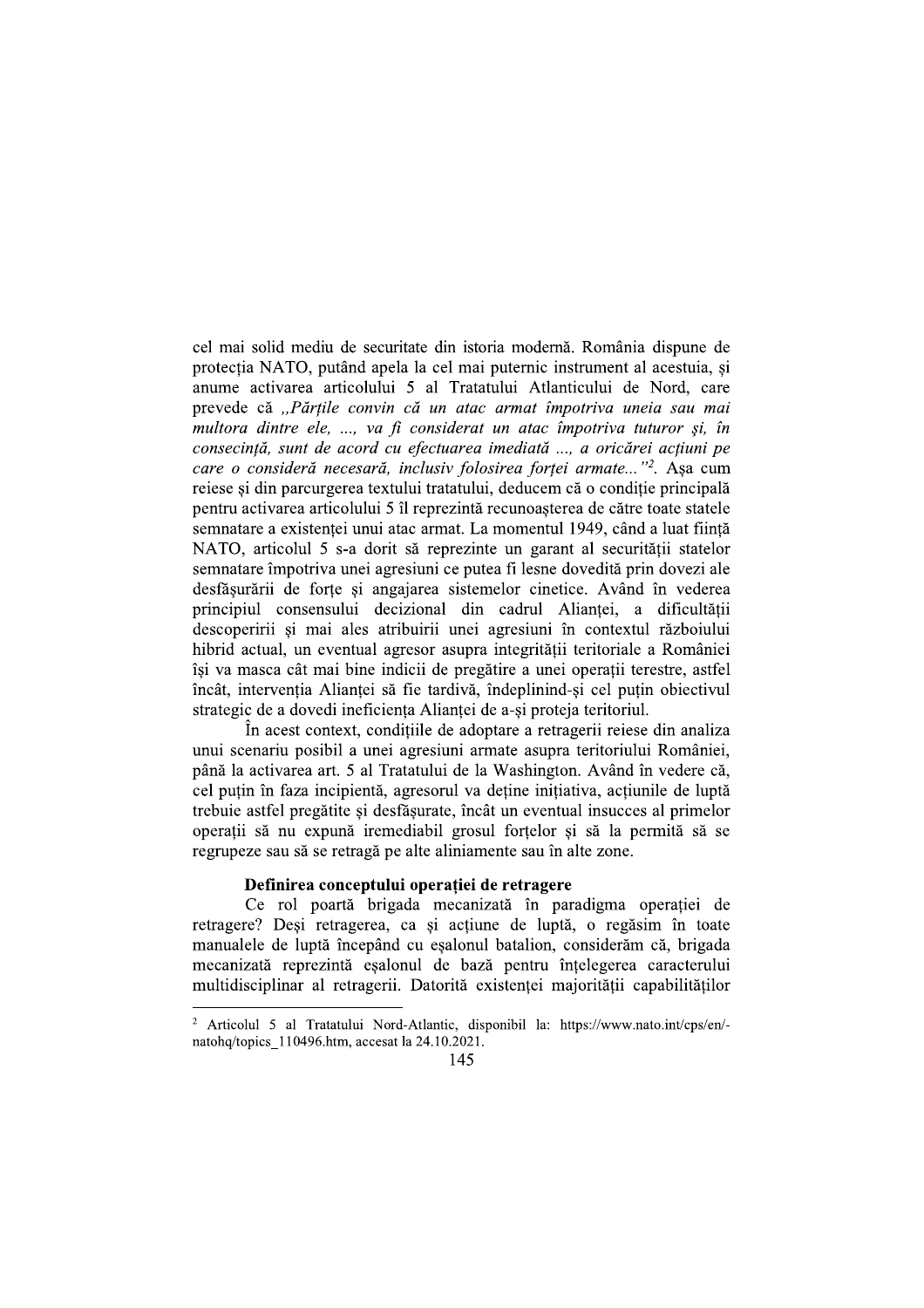manevriere, de sprijin de luptă și de sprijin logistic, eșalonul brigadă, mai precis brigada mecanizată, reprezintă structura care poate desfăsura eficient operatia de retragere.

Din studiul literaturii de specialitate românești și străine, am dedus că retragerea este o actiune complexă, care nu trebuie executată la întâmplare, ci în mod organizat și planificat, atunci când situația este compromisă, iar continuarea luptei nu mai este posibilă decât cu riscul înfrângerii. Retragerea trebuie să se adopte când aceasta ar duce la un grad cât mai sporit de eficiență în folosirea forțelor proprii. De asemenea, retragerea poate fi voită sau impusă, ea executându-se numai cu aprobarea sau la ordinul esalonului superior, de aceea este necesară cunoasterea din timp a modului de executare a acestei operații.

Ca o definiție, pe care o putem avansa, "retragerea este un procedeu de luptă care se aplică cu preponderență în cadrul operației defensive și limitat în cadrul operației ofensive, care se adoptă temporar, deliberat sau sub presiune, pentru scoaterea fortelor proprii de sub loviturile inamicului, înselarea acestuia sau mascarea unei acțiuni viitoare"<sup>3</sup>.

## Locul și rolul operației de retragere

Pornind de la premisa că surpriza strategică a fost realizată, considerăm că ofensiva terestră si/sau maritimă va avea obiectiv limitat în sensul că potentialul agresor nu este interesat să cucerească întregul teritoriu național, ci doar să creeze condițiile necesare inițierii dialogului cu statele NATO, în vederea îndeplinirii unor obiective strategice la nivel regional sau chiar global. Astfel, putem presupune că presiunea adversarului va fi coplesitoare, dorind să realizeze, în timpul cel mai scurt, obiectivele propuse, sperând că Alianța nu reuseste să reacționeze sau să organizeze și să ofere un răspuns adecvat.

Din punctul de vedere al fortelor proprii operația de apărare a teritoriului național trebuie să aibă printre obiectivele evidente și acela de a crea conditiile pentru interventia eficientă a fortelor NATO. Prin urmare, adoptarea cel putin temporară a retragerii, este o optiune cât se poate de

<sup>&</sup>lt;sup>3</sup> Irinel Apostolescu, Lucrare de disertație cu tema: Considerații privind pregătirea și desfășurarea acțiunii brigăzii mecanizate pe timpul executării retragerii, Editura Universității Naționale de Apărare "Carol I", 2011, p. 14.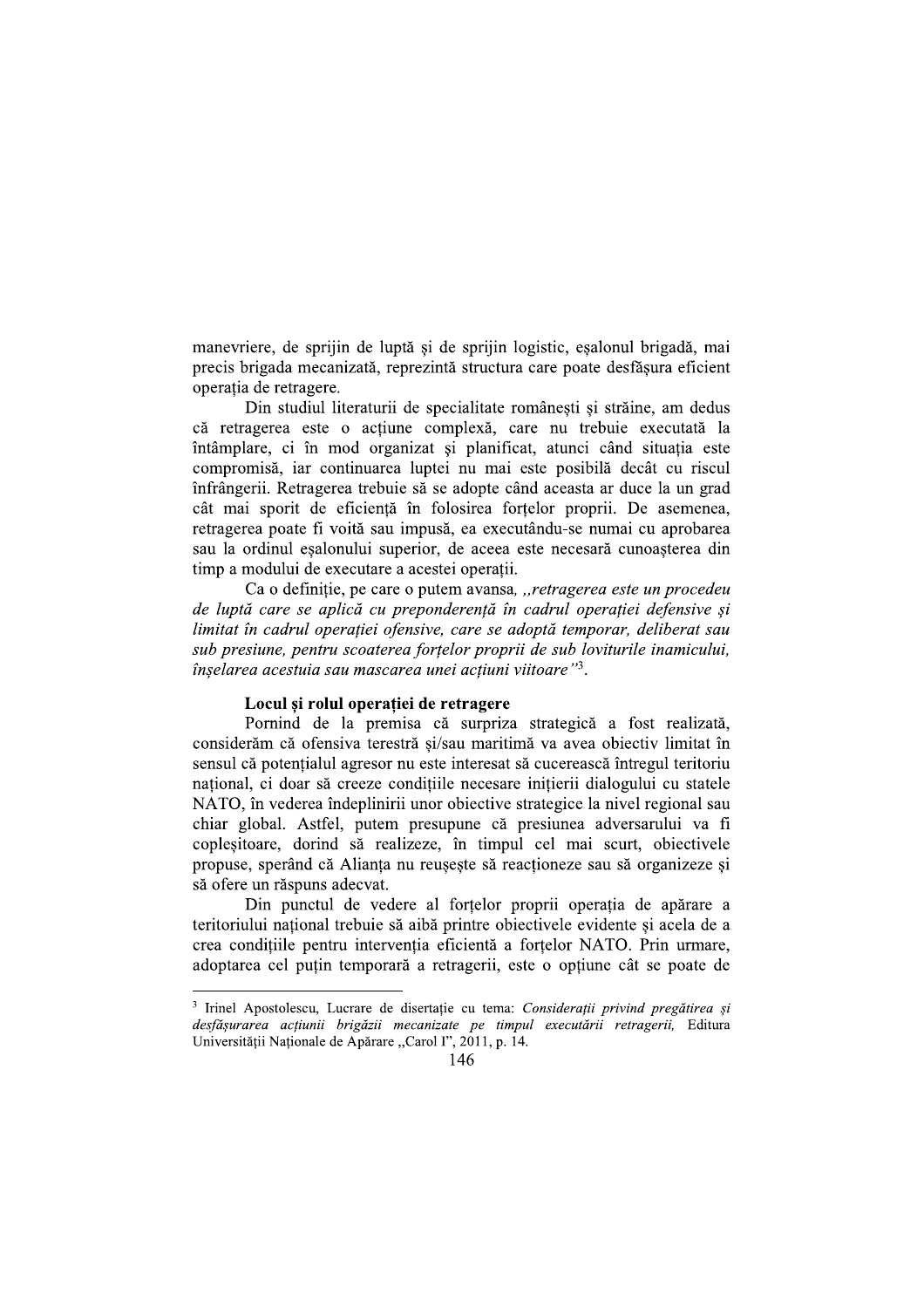firească oricărui comandant de mare unitate. Studiind modul cum s-a desfășurat retragerea în trecut și analizând literatura de specialitate, se impun atenției două particularități de executare a acesteia: retragerea prin luptă și retragerea cu ruperea luptei.

 $\hat{I}$ n primul caz (figura 1), unitătile și marile unități care și-au păstrat capacitatea de luptă, dar s-au retras ca urmare a situației de ansamblu creată pe direcția respectivă, au opus o rezistență succesivă, limitată, pe mai multe aliniamente din adâncime, în scopul de a produce pierderi cât mai mari inamicului, a-l hârțui continuu, a-i reduce ritmul și în final, a-i opri ofensiva pe un aliniament natural puternic și pregătit din timp. Prin urmare, în acest caz, scopul principal al retragerii prin luptă este producerea de pierderi cât mai mari inamicului, reducerea ritmului de ofensivă, echilibrarea și schimbarea raportului de forte, astfel încât, să se creeze conditii favorabile trecerii la ofensivă și nimicirii inamicului.



Figura 1. Exemplu de desfășurare a retragerii de către brigada mecanizată când structurile participante și-au păstrat capacitatea de luptă (sursa: Irinel Apostolescu, Lucrare de disertație cu tema: Considerații privind pregătirea și desfășurarea acțiunii brigăzii mecanizate pe timpul executării retragerii, Editura Universității Naționale de Apărare "Carol I", 2011)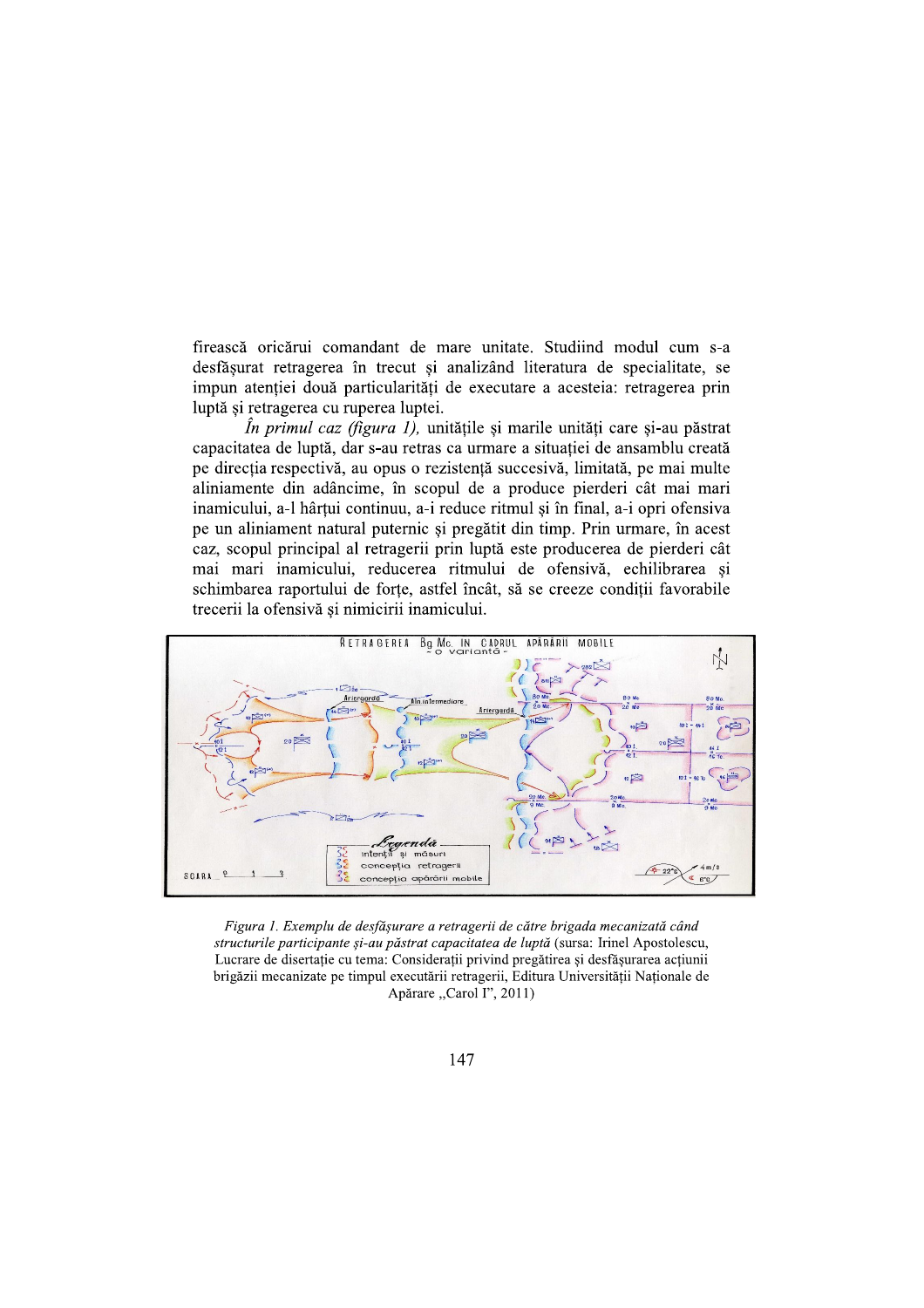*În cel de al doilea caz (figura 2)*, unitățile sau marile unități, de regulă, nu si-au păstrat capacitatea de luptă sau au fost puse într-o situatie dificilă, caz în care continuarea luptei nu a mai fost posibilă decât cu riscul unei înfrângeri totale. Ca urmare, ele au trebuit să rupă lupta independent sau sub acoperirea altor forțe și să se retragă în adâncime, pe un aliniament favorabil continuării luptei. În acest caz, prin retragere s-a asigurat sustragerea fortelor principale de sub loviturile inamicului, libertatea de manevră pentru regruparea acestora în adâncime si ocuparea aliniamentului de apărare în mod organizat. În această situație scopul principal al retragerii a fost scoaterea forțelor principale de sub focul inamicului și deplasarea lor în spate, fie pentru a le pune în ordine în vederea trecerii la apărare pe un nou aliniament, fie pentru îndeplinirea unei noi misiuni sau pentru refacerea capacității de luptă.



Figura 2. Exemplu de desfășurare a retragerii de către brigada mecanizată când structurile participante nu și-au păstrat capacitatea de luptă (sursa: Irinel Apostolescu, Lucrare de disertație cu tema: Considerații privind pregătirea și desfășurarea acțiunii brigăzii mecanizate pe timpul executării retragerii, Editura Universității Naționale de Apărare "Carol I", 2011)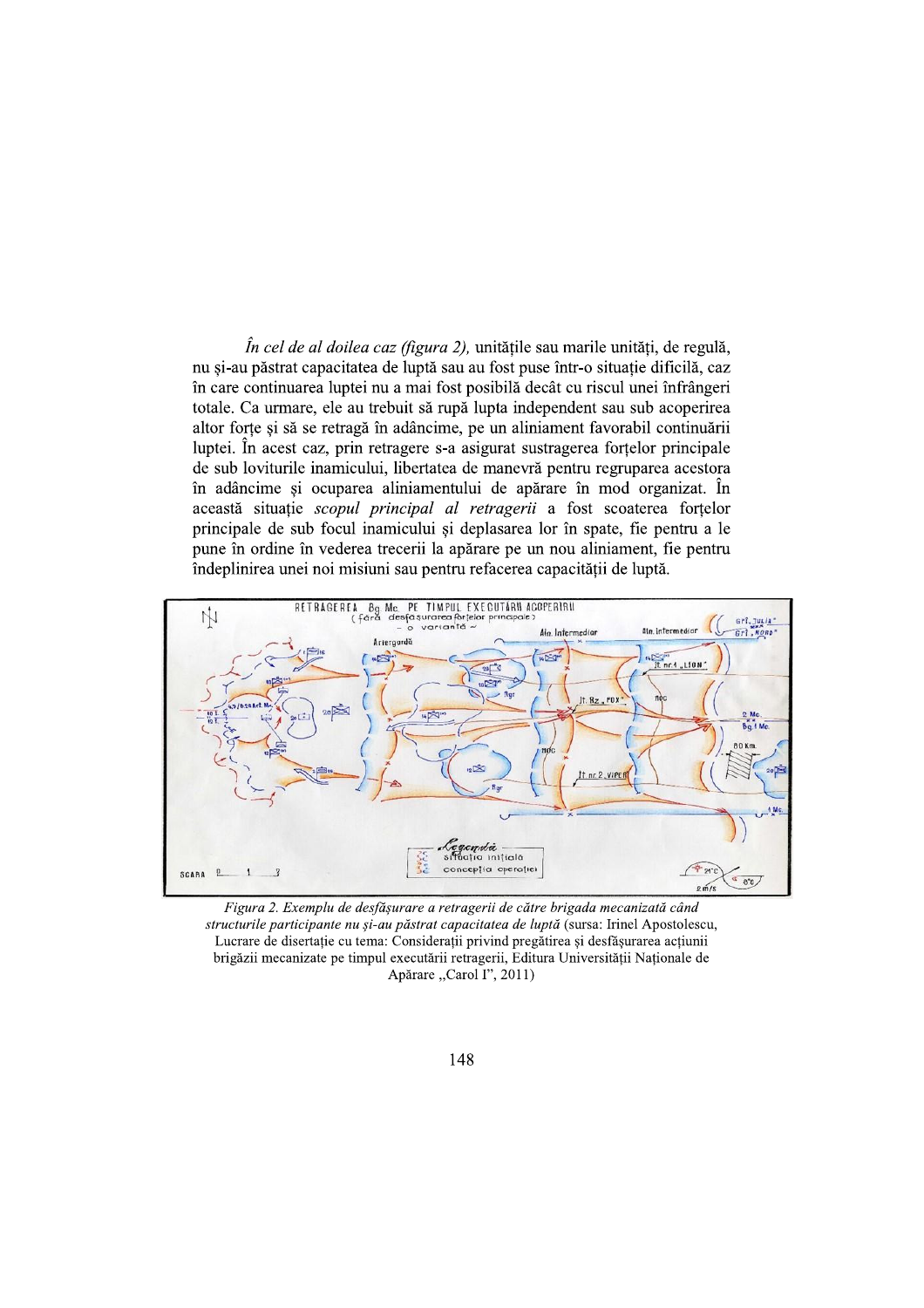#### Comanda și controlul operației de retragere

În toate operatiile de retragere, controlul si comanda fermă asupra elementelor proprii de manevră este o conditie esentială a reusitei. Comandanții care conduc operații de retragere planifică și coordonează operatii de modelare pentru a mări posibilitatea reusitei. Aceste operatii trebuie să aibă ca și obiective reducerea puterii de luptă a inamicului, câștigarea de timp pentru pregătirea unui aliniament de apărare sau manevrarea inamicul în zone sau dispozitive de luptă care să îl facă vulnerabil. Ca și în alte tipuri de operații, factorul spațial este extrem de important. Considerăm că libertatea de mișcare a inamicului trebuie limitată cât mai mult pentru a-i încetini înaintarea, folosindu-se în acest sens tragerile de artilerie, dar și sprijinul de aviație.

Consider că rolul comandantului în conducerea operatiei de retragere este esential. Acesta poate combina diferite forme de operatii de retragere în acțiuni simultane sau consecutive. De exemplu, replierea unei unități poate preceda retragerea alteia sau actiunea de întârziere executată de o parte din forte poate acoperi ambele operații. Sincronizarea acestor operații necesită o planificare detaliată, o coordonare continuă și o executie precisă.

### Aprecieri teoretice asupra retragerii

Din punct de vedere al actiunii de ansamblu, retragerea îmbracă, cel mai adesea, aspectele manevrei de forte si mijloace pentru mutarea, simultan sau succesiv, a eforturilor din față spre adâncime, cu desfășurarea a numeroase acțiuni de luptă. Retragerea începe de regulă cu ruperea luptei și desprinderea de inamic și, se continuă cu deplasarea forțelor până la aliniamentul stabilit, (marșul ar putea constitui procedeul dominant al retragerii). Subliniez faptul că, deplasarea spre înapoi trebuie foarte bine organizată și însusită de către structurile participante, executându-se la ordinul sau cu acceptul comandantului eșalonului superior, în ascuns și cu rapiditate. Direcțiile de retragere vor fi orientate spre înapoi, iar manevra va fi însotită de executarea unor actiuni de apărare pe aliniamente succesive, cu amenajări genistice care să favorizeze operația de apărare. Aceste acțiuni sunt desfăsurate, fie de către fortele în contact cu inamicul, fie de către elementele de siguranță. Un rol important în executarea retragerii prin marș, îl are alegerea optimă, a momentului constituirii coloanelor și a locurilor de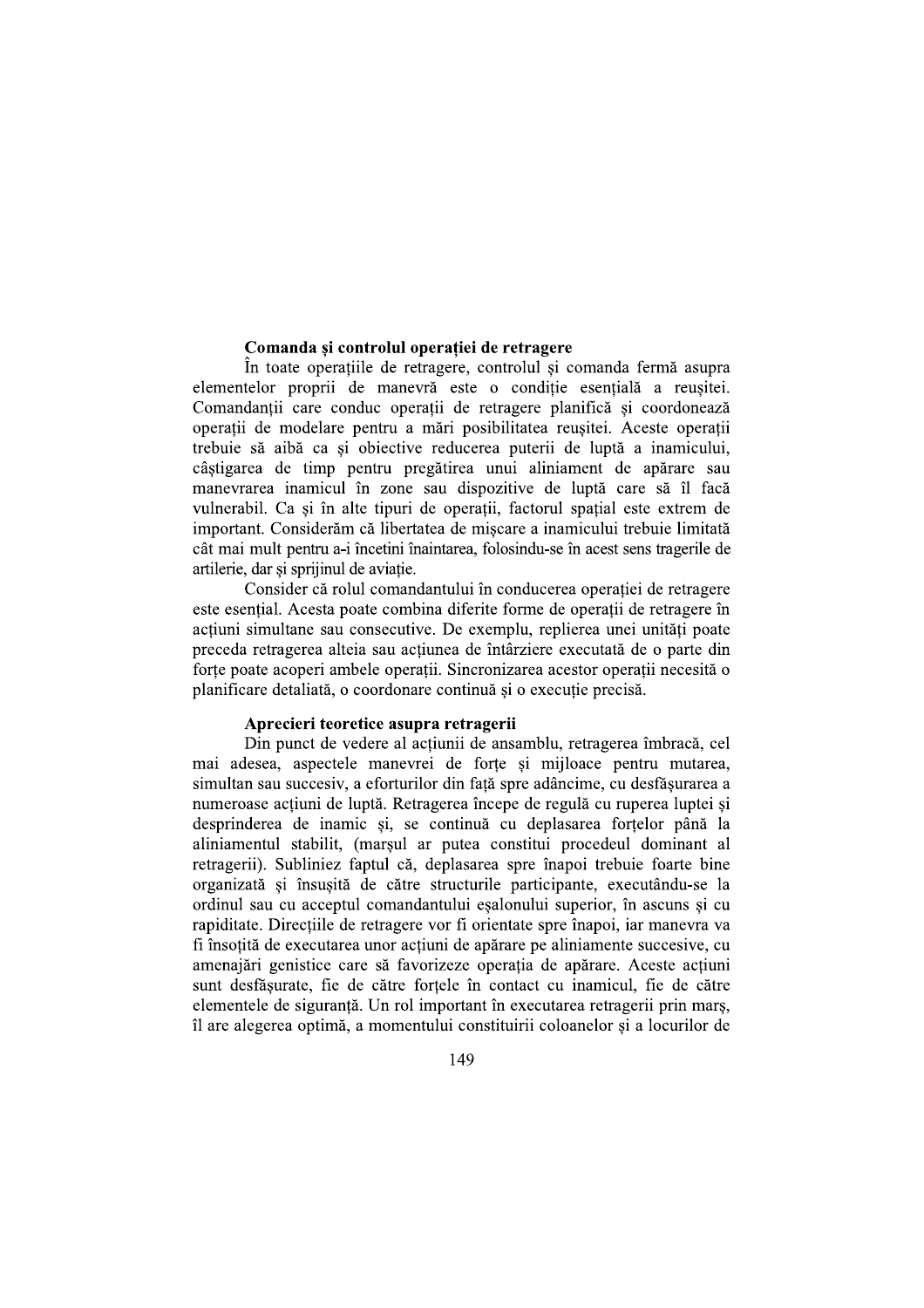dispunere în cadrul lor a unităților (structurilor) de sprijin de luptă, precum și a instalării dispozitivului de siguranță. De asemenea, în realizarea operatiei de retragere prin procedeul deplasării spre înapoi (prin mars), o importantă deosebită o are timpul avut la dispoziție și organizarea coordonării actiunilor<sup>4</sup>.

Un alt procedeu de realizare a operației de retragere, care are ca efect diminuarea ritmului de deplasare al inamicului, producându-i pierderi și împiedicându-l să execute urmărirea paralelă, îl constituie executarea retragerii pe aliniamente intermediare cu sau fără desfășurarea forțelor principale. Acest procedeu îi anulează adversarului avantajul mobilității ridicate.

Analizând cele două procedee, constatăm că ele au modalități de executie specifice. Astfel în operația de retragere se poate folosi metoda întârzierii din poziții succesive (figura 3) sau metoda întârzierii din poziții intermediare (figura 4)<sup>5</sup>. Aceste metode se pot modifica în funcție de situație și pot fi folosite de către forța de întârziere separat sau combinat.



Figura 3. Exemplu de desfășurare a retragerii de către brigada mecanizată când structurile participante folosesc metoda întârzierii din poziții succesive (sursa: Irinel

<sup>&</sup>lt;sup>4</sup> Marius-Gill Ivănescu, Lucrare de licență, Editura Universității Naționale de Apărare "Carol I"., București, 2005, p. 42.<br><sup>5</sup> Irinel Apostolescu, Lucrare de disertație cu tema: Considerații privind pregătirea și

desfășurarea acțiunii brigăzii mecanizate pe timpul executării retragerii, Editura Universității Naționale de Apărare "Carol I", 2011, p. 23.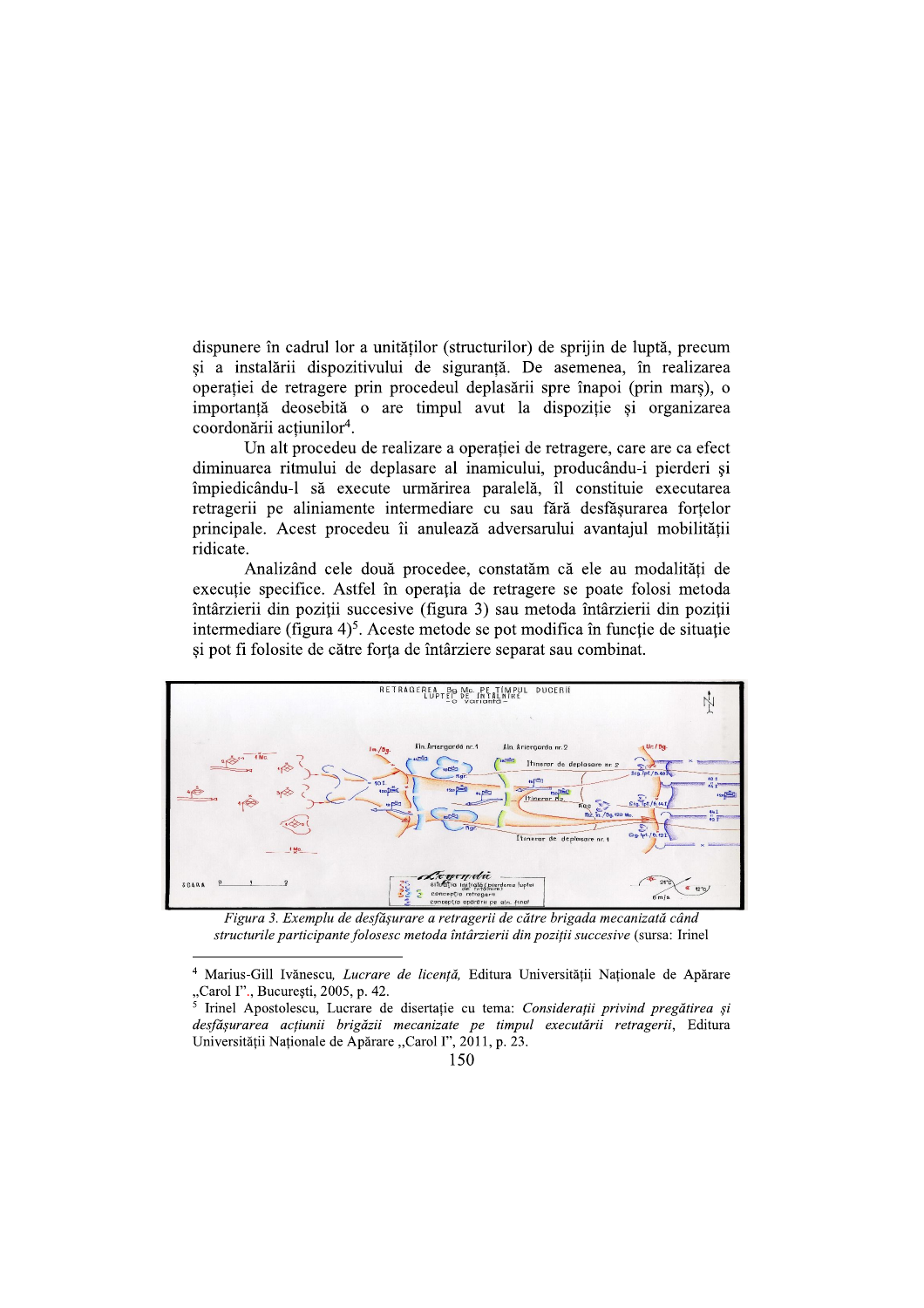Apostolescu, Lucrare de disertație cu tema: Considerații privind pregătirea și desfășurarea acțiunii brigăzii mecanizate pe timpul executării retragerii, Editura Universității Naționale de Apărare "Carol I", 2011)



Figura 4. Exemplu de desfășurare a retragerii de către brigada mecanizată când structurile participante folosesc metoda întârzierii din poziții intermediare (sursa: Irinel Apostolescu, Lucrare de disertație cu tema: Considerații privind pregătirea și desfășurarea acțiunii brigăzii mecanizate pe timpul executării retragerii, Editura Universității Naționale de Apărare "Carol I", 2011)

Așa cum am arătat, retragerea este operația prin care forțele aflate în contact cu inamicul se eliberează singure în vederea îndeplinirii unei noi misiuni. Ea se poate realiza prin două modalități și anume "retragerea prin luptă și retragerea prin ruperea luptei"<sup>6</sup>.

# Un model alternativ al actualului proces militar de luare a deciziei

Suntem cu toții familiarizați cu procesul militar de luare a deciziei sau altfel denumit MDMP. Cei care au lucrat în domeniul operațiilor militare cunosc punctele tari, dar mai ales punctele slabe ale acestui proces.

<sup>&</sup>lt;sup>6</sup> FT-I2, Manualul pentru luptă al batalionului de infanterie, Editura Statului Major la Fortelor Terestre, 2015, art. 06291.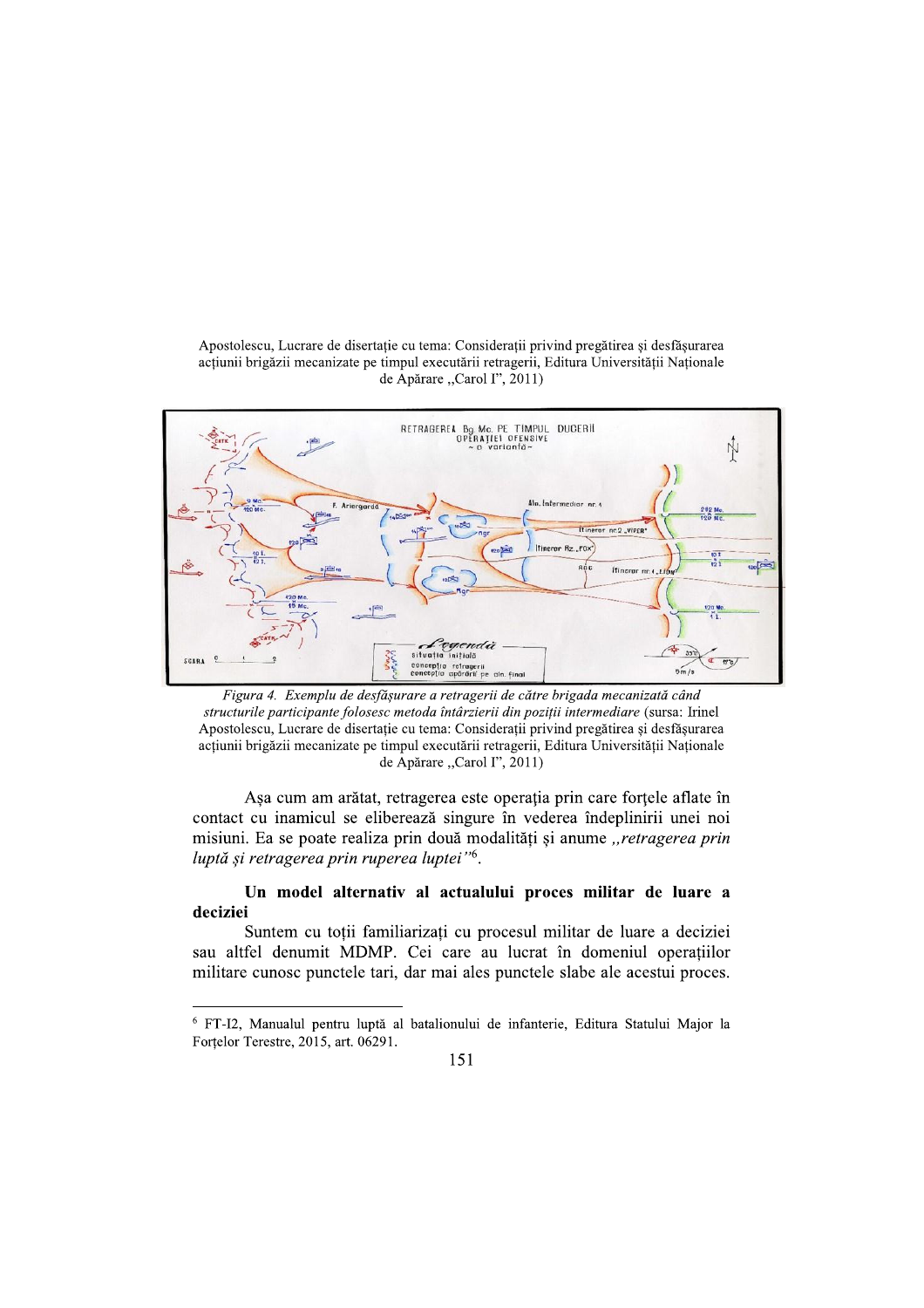Stiu cu toții cât de mare consumator de timp și resurse umane este acesta. Este mare consumator de timp deoarece, timpul până la care trebuie livrate anumite produse, nu permit parcurgerea întregului proces. Totodată este apreciat ca fiind nerealistic pentru că se bazează pe atât de multe incertitudini încât este dificil, dacă nu imposibil, să cunoști toate informațiile pentru a alege soluția optimă de rezolvare a problemei tactice. De asemenea, criticii îl caracterizează ca fiind prea dogmatic, pentru că personalul din comandament se concentrează pe parcurgerea procesului și prea puțin pe calitatea produselor acestuia.

Așa cum am arătat într-un articol publicat în Revista Academiei de Stiinte ale Securității Nationale, am propus următoarele sase etape luare a deciziei, așa cum, cel mai probabil, se va întâmpla atunci când apare necesitatea adoptării retragerii:

"Pasul 1 – Mediul operațional – ceea ce există, a existat și va exista, pasul  $2$  – Obiectivele – cum dorim să influențăm mediul/amenintarea/inamicul, pasul  $3$  – Cursurile de Actiune (COA) – incluzând design-ul operatiei, metode, *pasul 4 –* Analiza COA – cum va influența COA mediul operațional, *pasul 5*  $-$  Evaluarea COA  $-$  ce valoare reprezintă în functie de obiectivele stabilite si *pasul*  $6$  – Decizie si executie – comunicarea COA structurilor care le pun în aplicare".

Această nouă paradigmă a procesului de luare a deciziei propus aici reprezintă baza procesului, care trebuie dezvoltat și cizelat pentru a-i crește eficiența și a-l face mai precis. Consider că aceste etape sunt mai prietenoase cu sistemul militar si planificatorul militar si cel mai important aspect îl reprezintă faptul că etapele pot fi dezvoltate concomitent.

### Concluzii

Este cât se poate de firesc să considerăm că la un moment dat al desfășurării unei operații militare, retragerea este un procedeu ce va fi adoptat pentru a îndeplini anumite obiective ce țin, fie de prezervarea fortelor si mijloacelor, fie de câstigarea timpului necesar fortelor Aliantei de a intervenii, sau pur și simplu pentru a schimba raportul de forțe dintr-o anumită zonă de operație. Indiferent de obiectivele propuse, brigada

 $\frac{7}{7}$  Irinel Apostolescu, *Este momentul schimbării procesului de luare a deciziei în Armata* României?, Revista Academiei de Științe ale Securității Naționale nr. 2/2019, p. 64.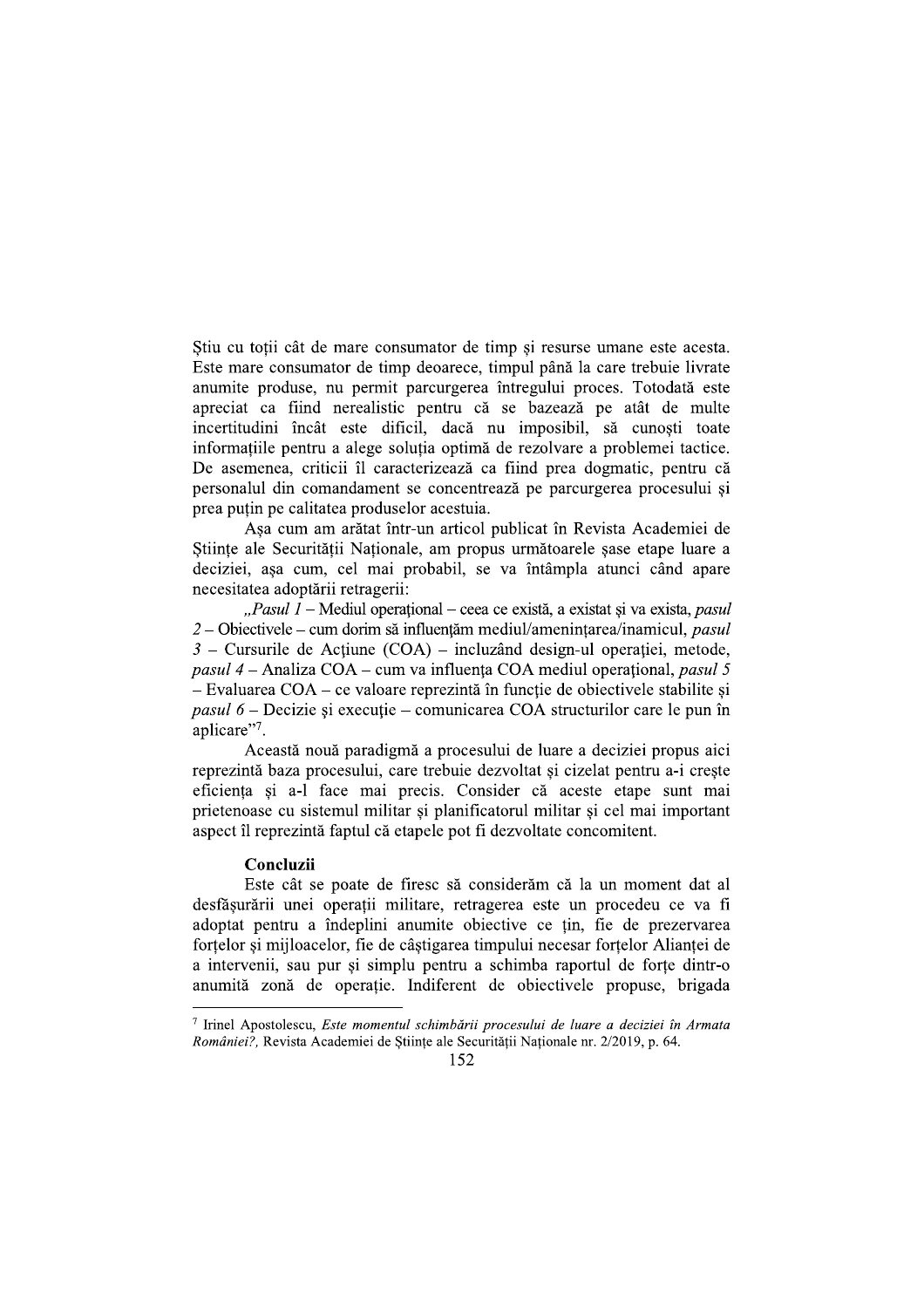mecanizată trebuie să fie gata să aplice elementele de doctrină întâlnite în manualele de luptă și să aplice cu celeritate și eficient procesele de comandament pentru a asista comandantul în adoptarea celei mai bune soluții în planificarea, organizarea și desfășurarea operației.

Retragerea, prin elementele ei constitutive, nu este o actiune militară simplă. Ea necesită foarte multă coordonare, exactitate și fermitate în actul de conducere. Aceste atribute sunt foarte greu de atins pentru un stat major si forte care nu sunt antrenate, care nu stiu să se adapteze mediului operational și care în condițiile războiului modern se bucură de o singură constantă, aceea că este complet impredictibil și câștigă acela care reușește să-si surclaseze adversarul în ceea ce priveste mobilitatea, puterea de foc, dar mai ales procesul decizional.

Cunoasterea locului si rolului structurii în conceptia operatiei esalonului superior, implementarea a ceea ce este cunoscut ca *mission* command reprezintă o altă modalitate de asigurare a superiorității decizionale pe câmpul de luptă.

Consider că o decizie mai puțin elaborată este preferabilă în detrimentul lipsei unei decizii, dar implementarea unui proces decizional rapid trebuie să fie dezideratul oricărui comandant în relatia pe care o are cu statul său major, prin urmare antrenarea comandamentului și căutarea celei mai eficiente modalități de realizare a simbiozei comandant – stat major poate fi o provocare imensă și deseori frustrantă, dar necesară.



- APOSTOLESCU I., Lucrare de disertație cu tema: Considerații privind pregătirea și desfășurarea acțiunii brigăzii mecanizate pe timpul executării retragerii, Editura Universității Nationale de Apărare "Carol I", 2011.
- APOSTOLESCU I., Este momentul schimbării procesului de luare a deciziei în Armata României?, Revista Academiei de Stiințe ale Securității Nationale nr.2/2019.